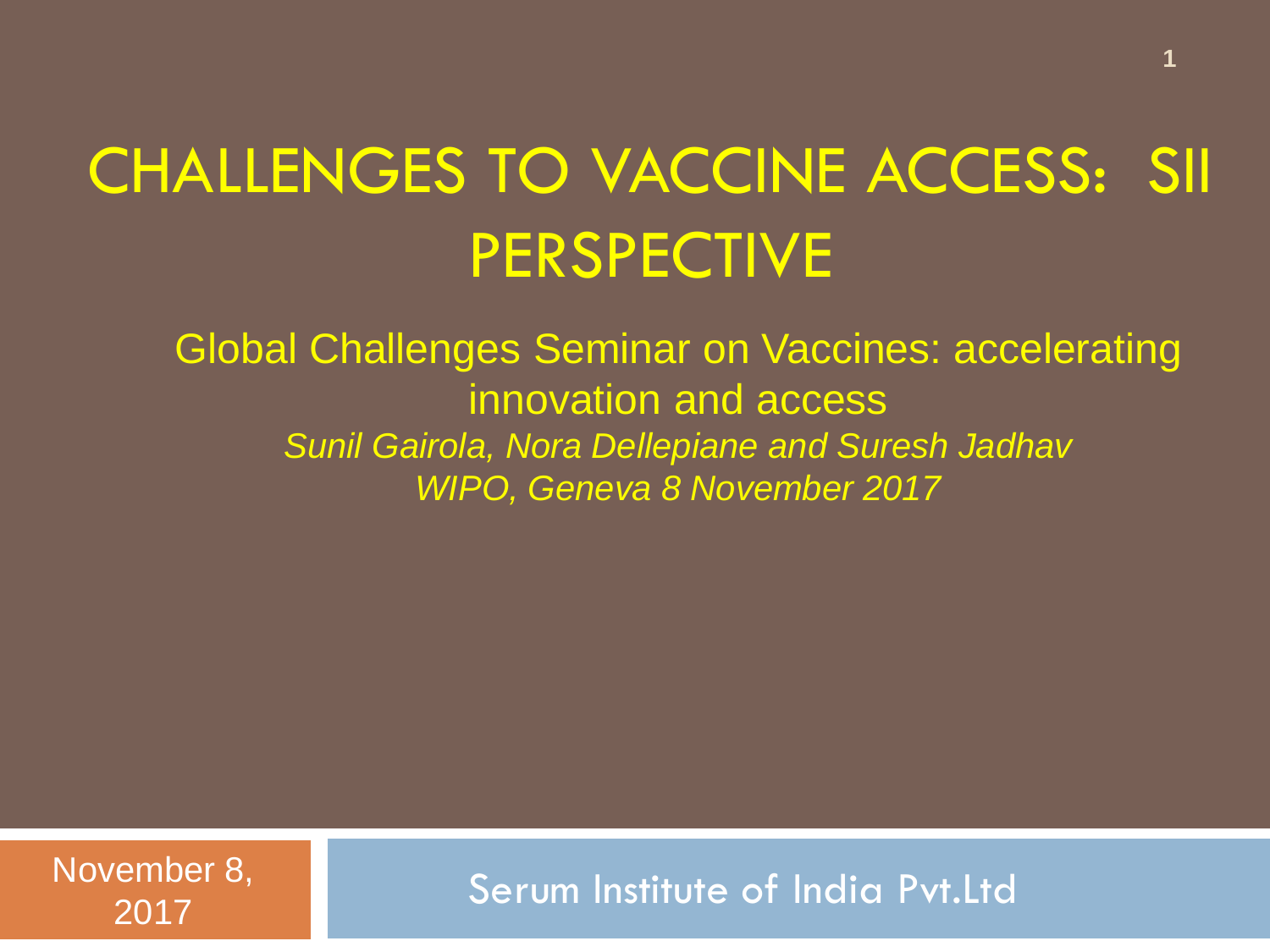## **Factors that condition access to vaccines in countries**

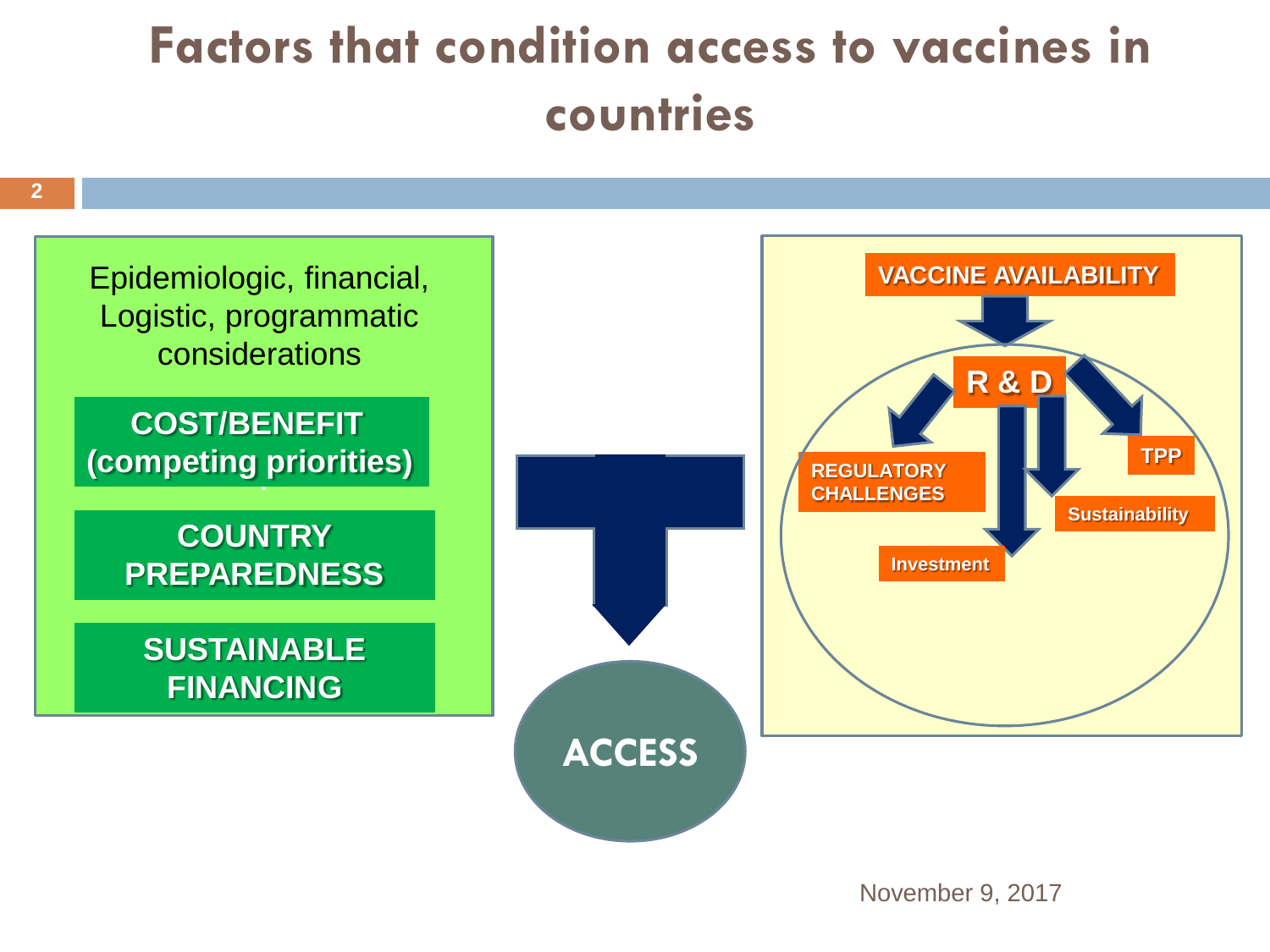# CHALLENGES FOR VACCINE DEVELOPMENT

## Serum Institute of India Pvt. Ltd.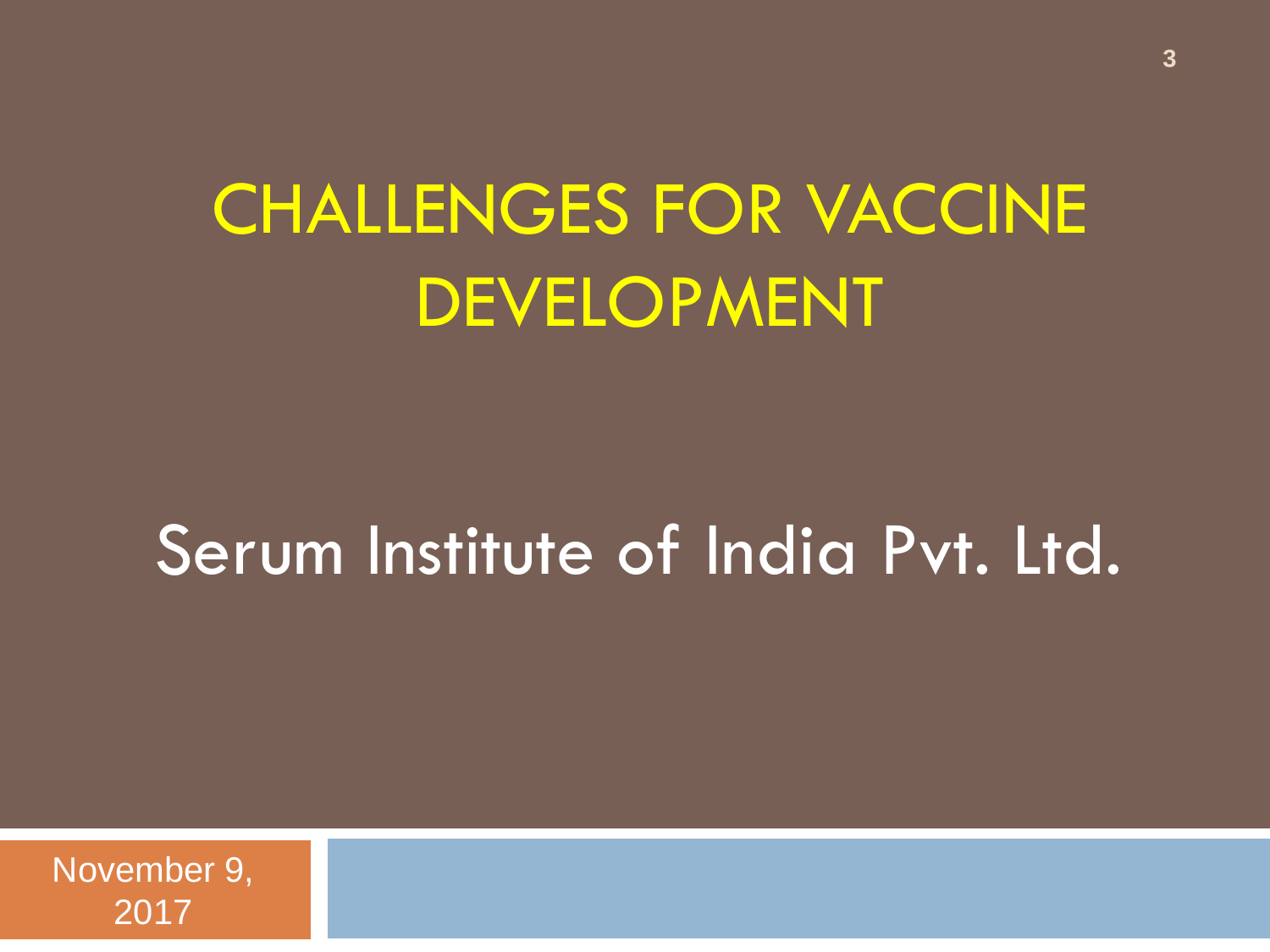### **Research and Development- Vaccines**

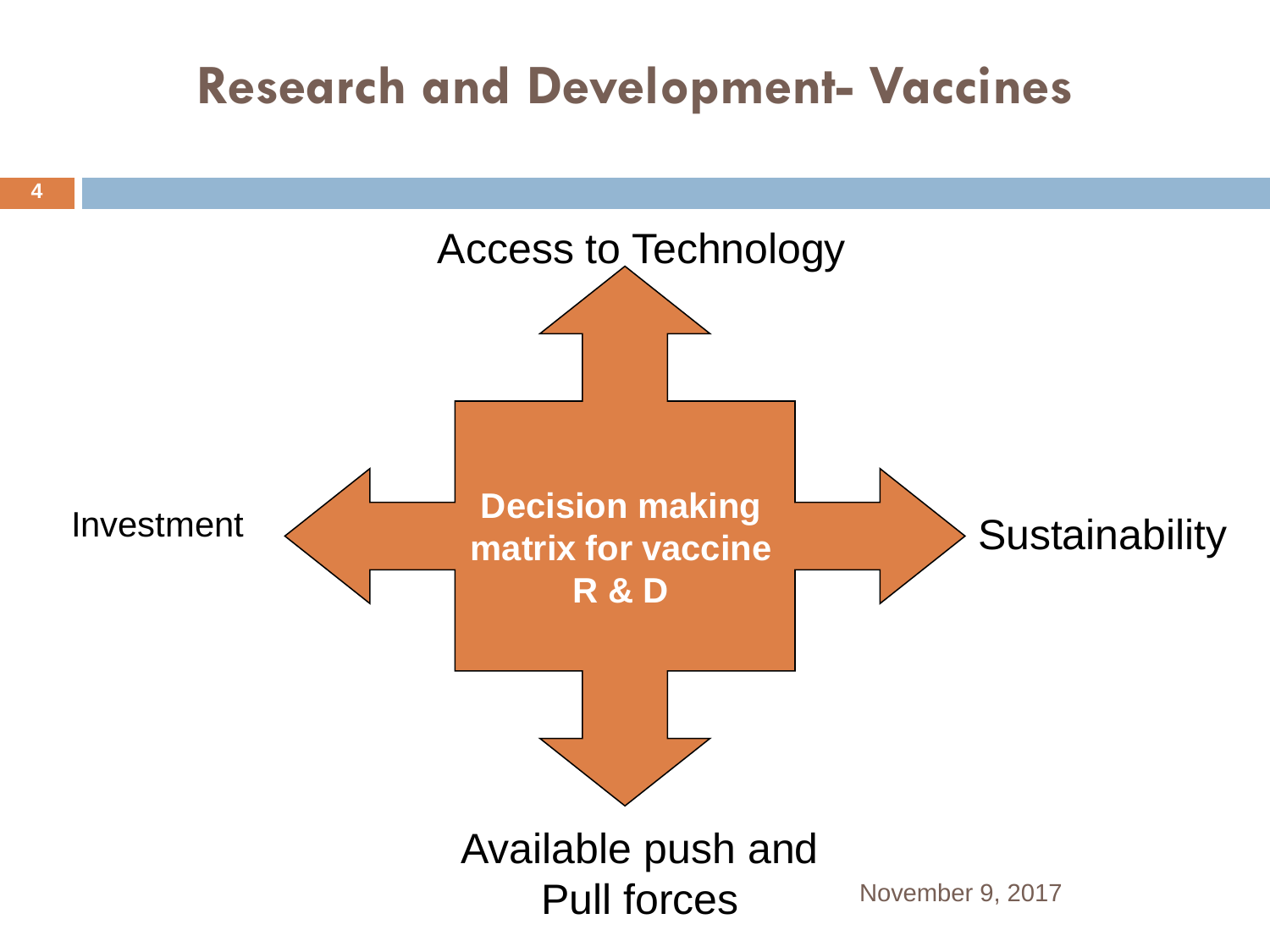## SII and Vaccine development

**5**

Initial focus was on EPI vaccines- were developed for both bacterial and viral vaccines. Technological advanced products: e.g polysaccharide conjugate vaccines and recombinant vaccines . (Tech transfers played an important role). Development of similar monoclonal antibodies ( rabies launched 2017, dengue under development).

The objective is to be a world leader in the field of biosimilars. Biosimilars costs are high. The objective is to make them affordable to all.

#### **Philosophy of SIIPL: To work on the vaccines which are needed in massive quantities and make them affordable with no compromise in quality.**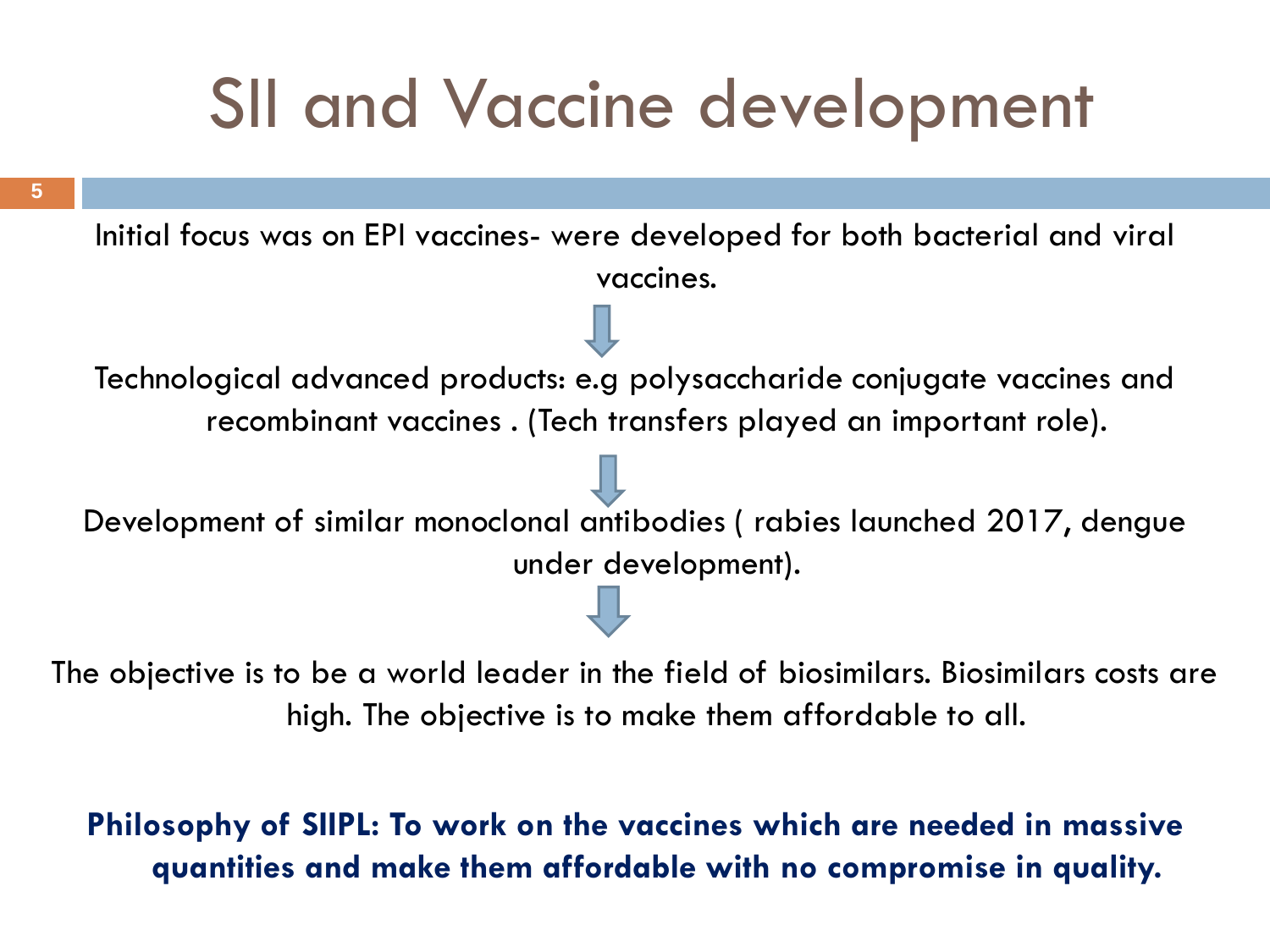### **SII strengths to deliver affordable vaccines**

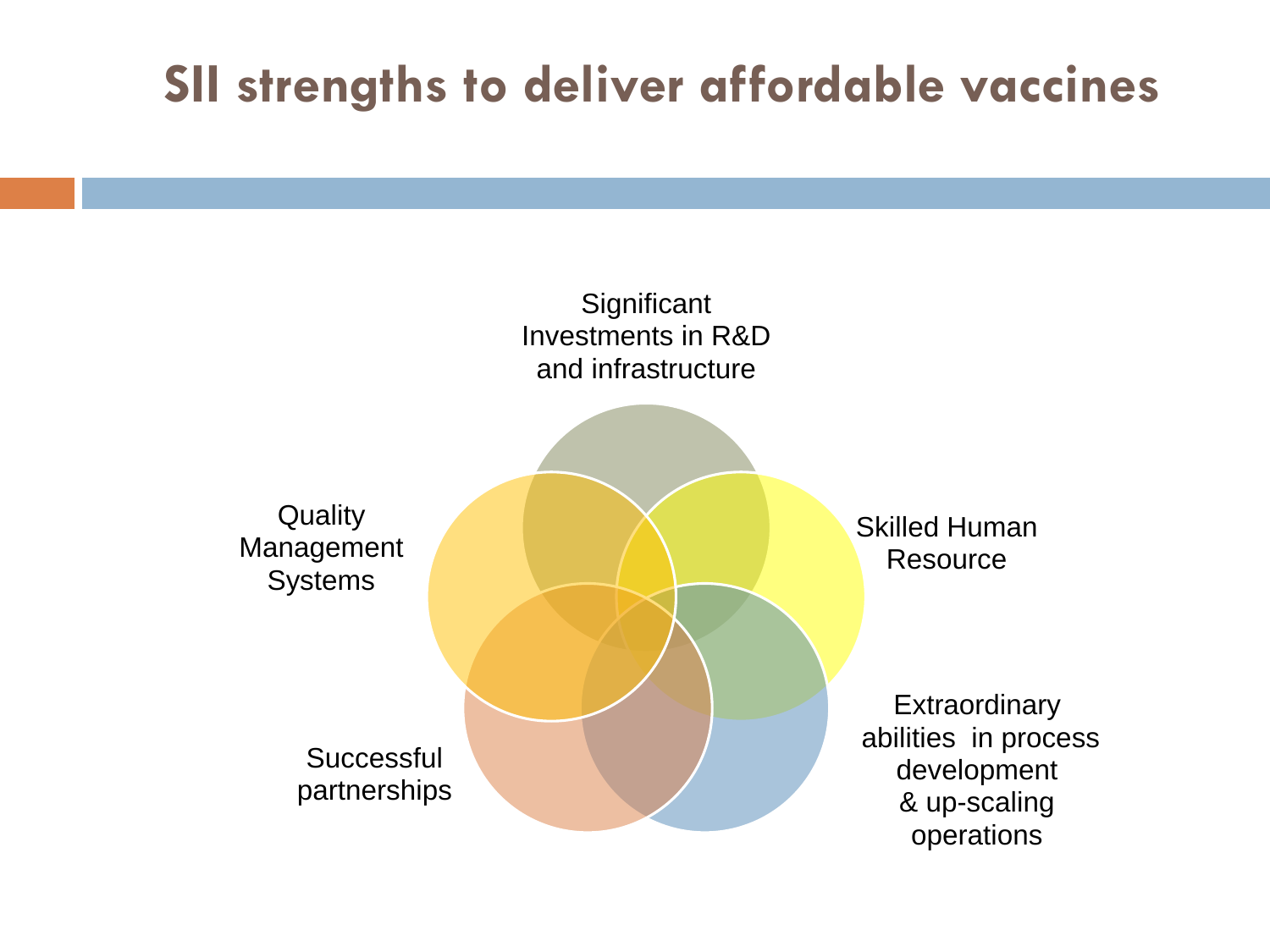### **Models of Tech transfer**

#### **Build, Buy, Partner:** *Benefits and Tradeoffs*



**Time to Market & Control & Profit**

*SII is a LEADING EXAMPLE OF SUCH MODELS.*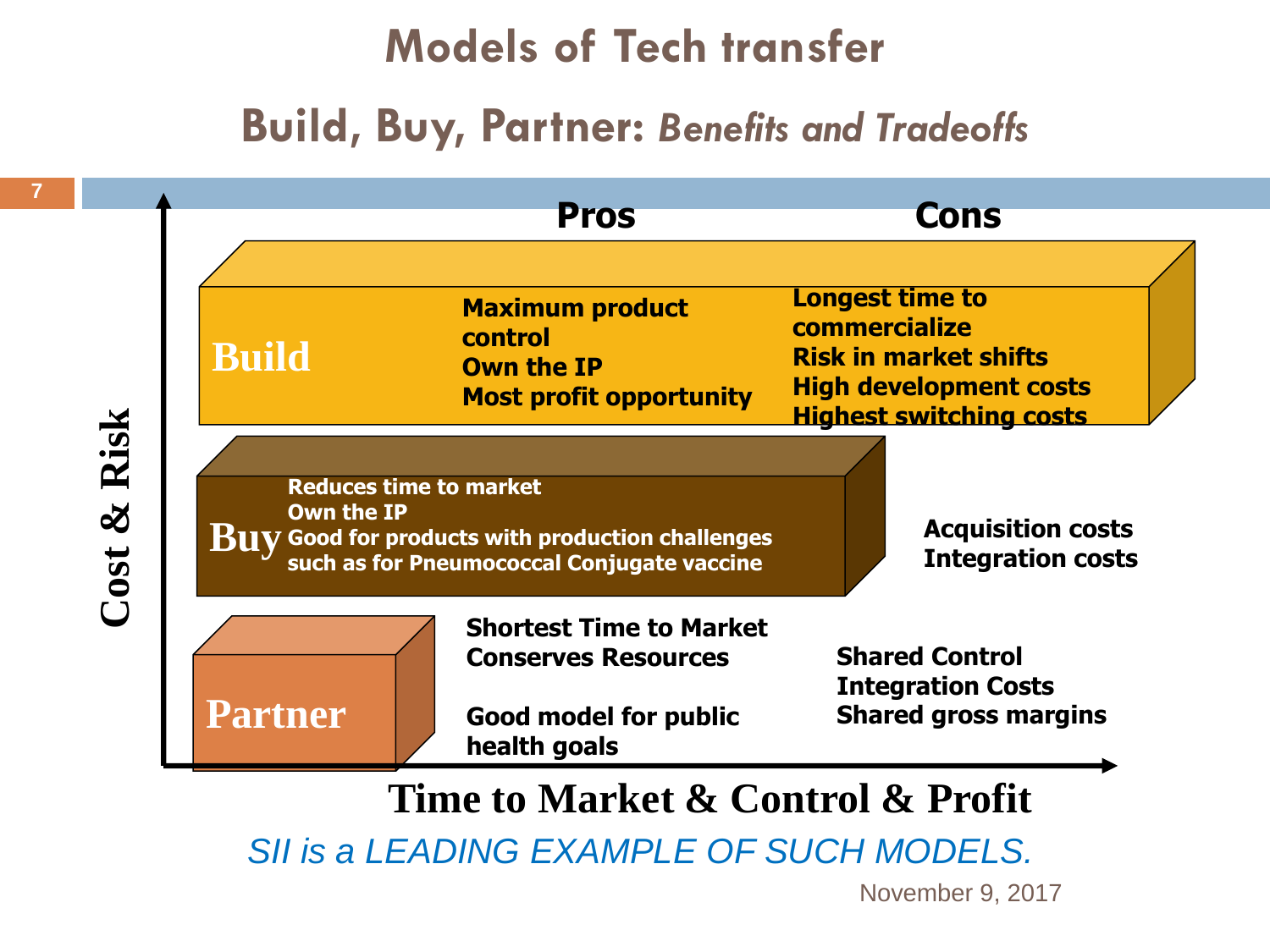## **Sustainability- Challenges with EPI vaccines**

- □ Developing country manufacturers' business models are based on economies of scale with strengths in process engineering and process innovations.
- □ Business largely drives from EPI vaccine supplies to UN agencies.
- $\Box$  EPI vaccine prices are tightly regulated. With many competitors in scope now, price wars are imminent.
- **Pricing pressure on manufacturers in near future, will further** impact businesses and return investments on R & D on newer vaccines.

#### **Expectations**

- **Rationalization on vaccine pricing is required.**  November 9, 2017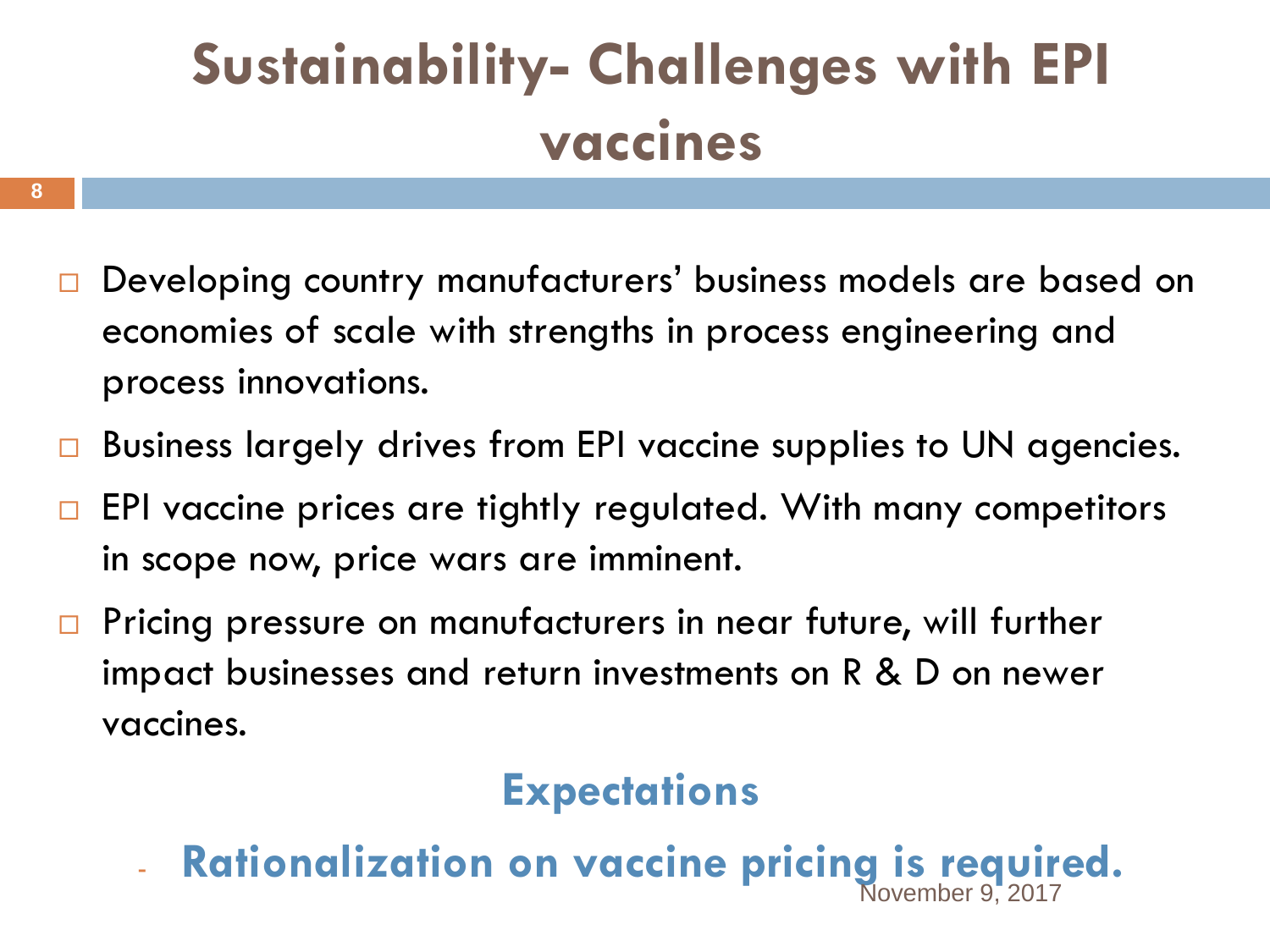### **Sustainability- Challenges with new vaccines**

- □ Accessibility to poorest of poor
- $\Box$  No compromise on safety, quality and efficacy of vaccines.
- □ Ever increasing cGMP expectations and costs on compliance.
- □ Compared to EPI vaccines, newer vaccines are challenging to develop and manufacture. Long lead times- example-Pneumococcal Conjugate Vaccine: an extremely complex vaccine to develop and manufacture.
- □ Push and Pull incentives come with expectations of reduced vaccine pricing.
- $\Box$  Rationalization of vaccine pricing- need of the hour.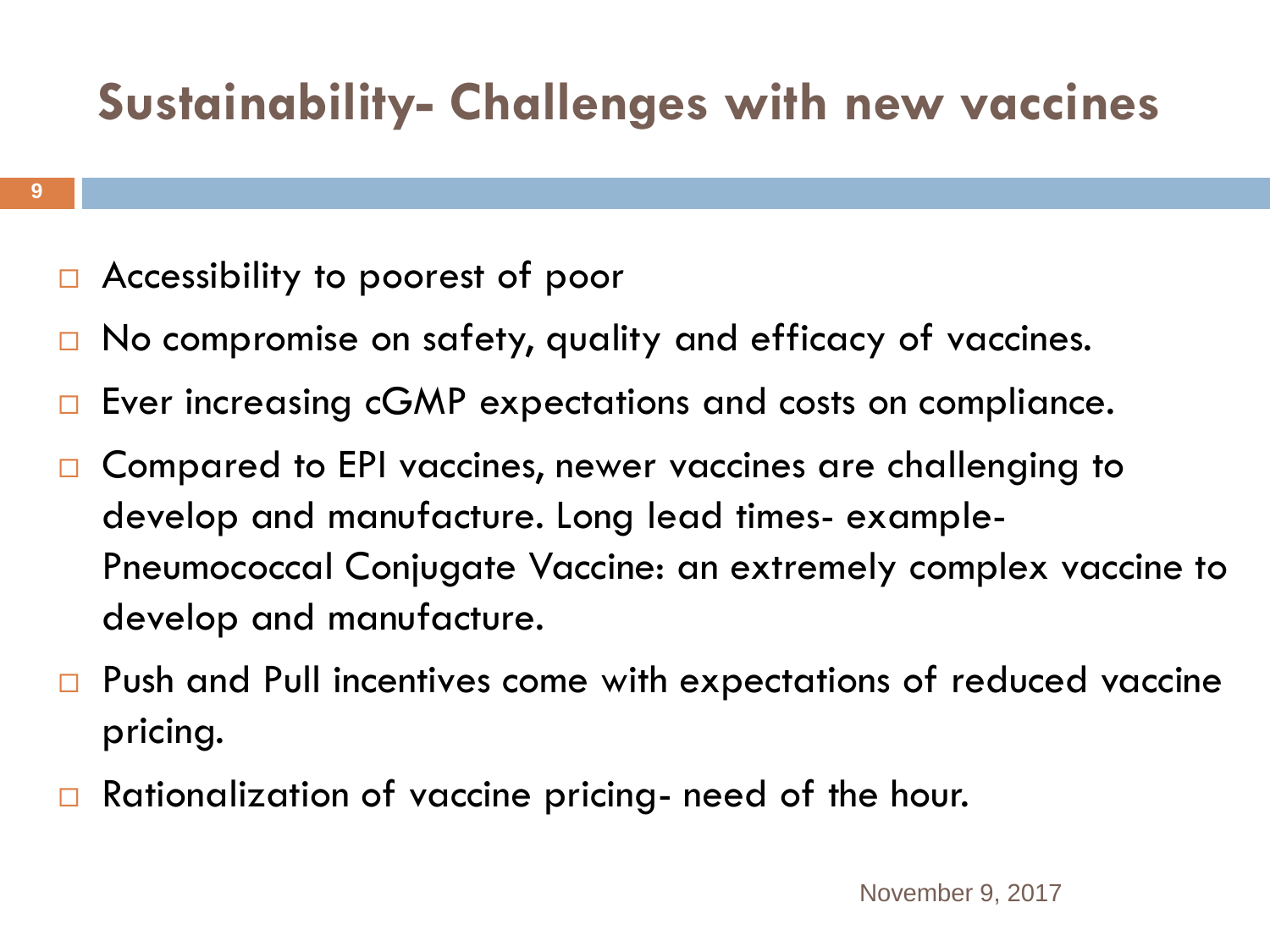# REGULATORY CHALLENGES

## Serum Institute of India Pvt. Ltd.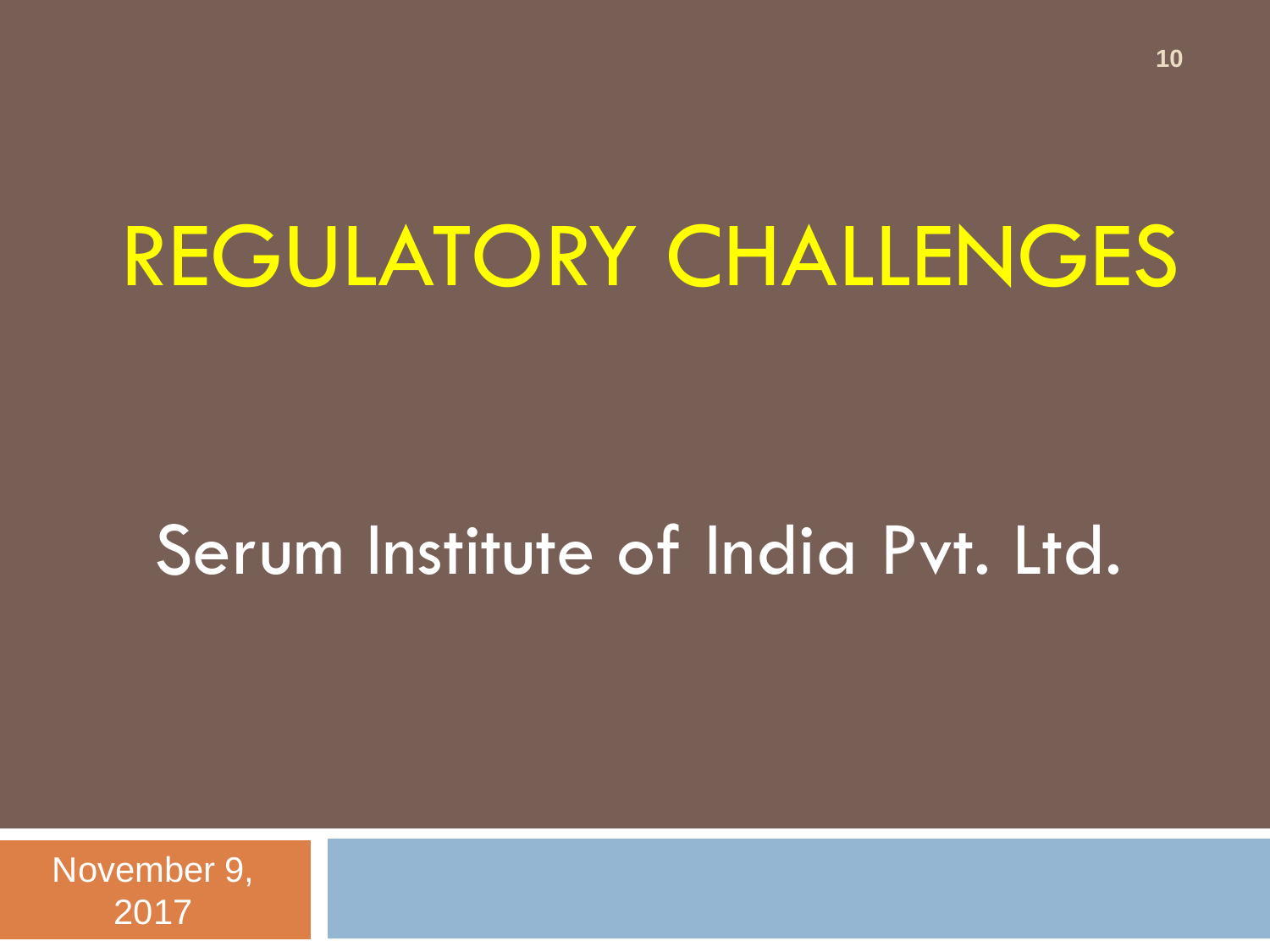# **Regulatory challenges (cont)**

- Vaccine registration/ marketing authorization is a prerequisite to introduction of vaccines in any country
- Marketing authorization evaluation, particularly for novel vaccines is challenging
- □ NRAs in producing and in high income countries usually have the required infrastructure and resources for a proper review
- NRAS in many user countries may not have the required conditions to conduct a meaningful evaluation of such complex products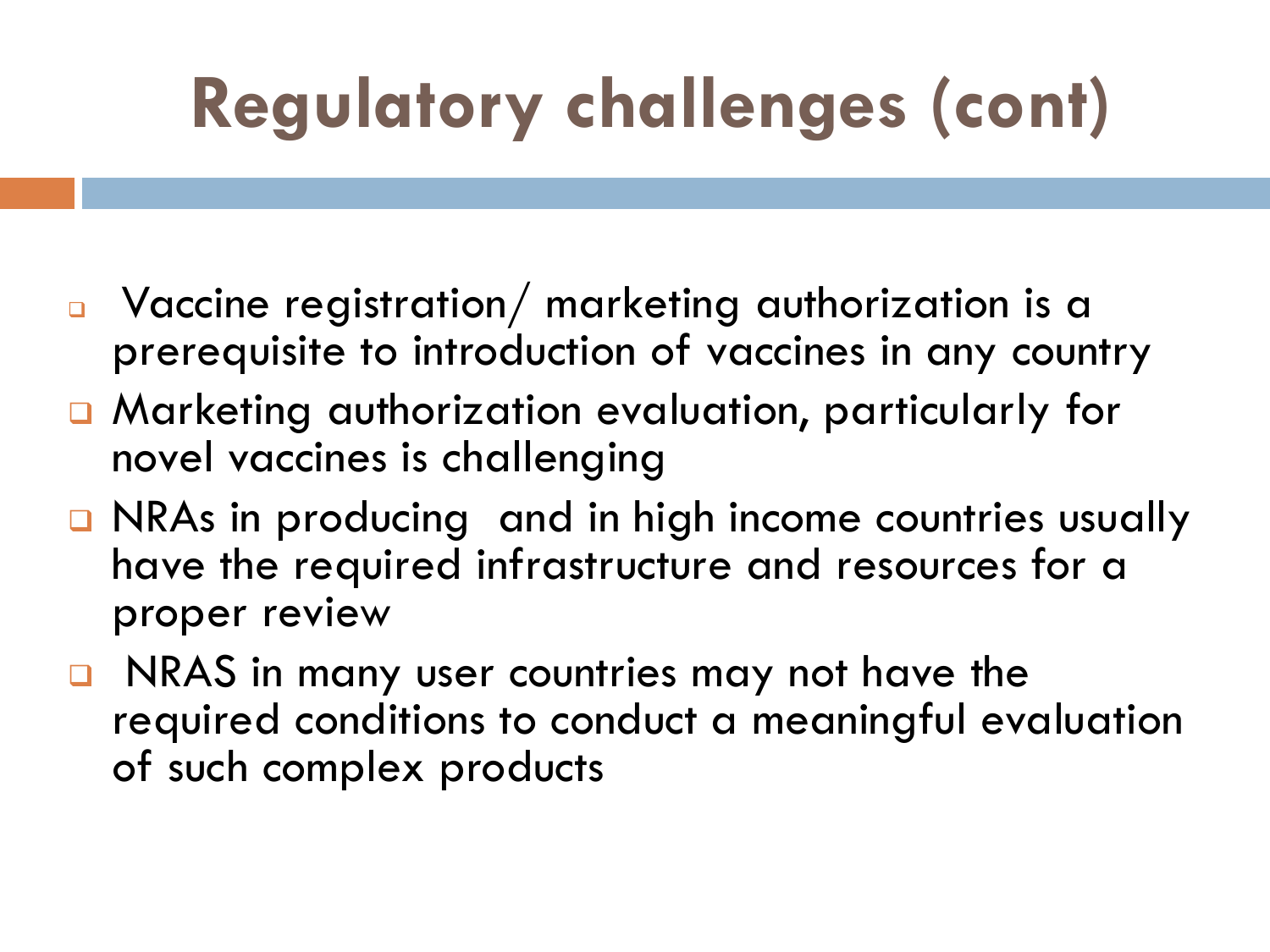# **Regulatory constraints**

- **12**
	- □ Two or three levels of regulatory approval (producing country, WHO-PQ and receiving country)
	- $\Box$  Poor recognition of prior evaluation/s performed including WHO-PQ (focuses on DCs needs)
	- □ Unpredictable and usually long review processes in user countries
	- □ Diversity of requirements and dossier formats: significant regulatory affairs resources and time needed to comply with demands from different countries
	- □ Redundant testing and inspections conducted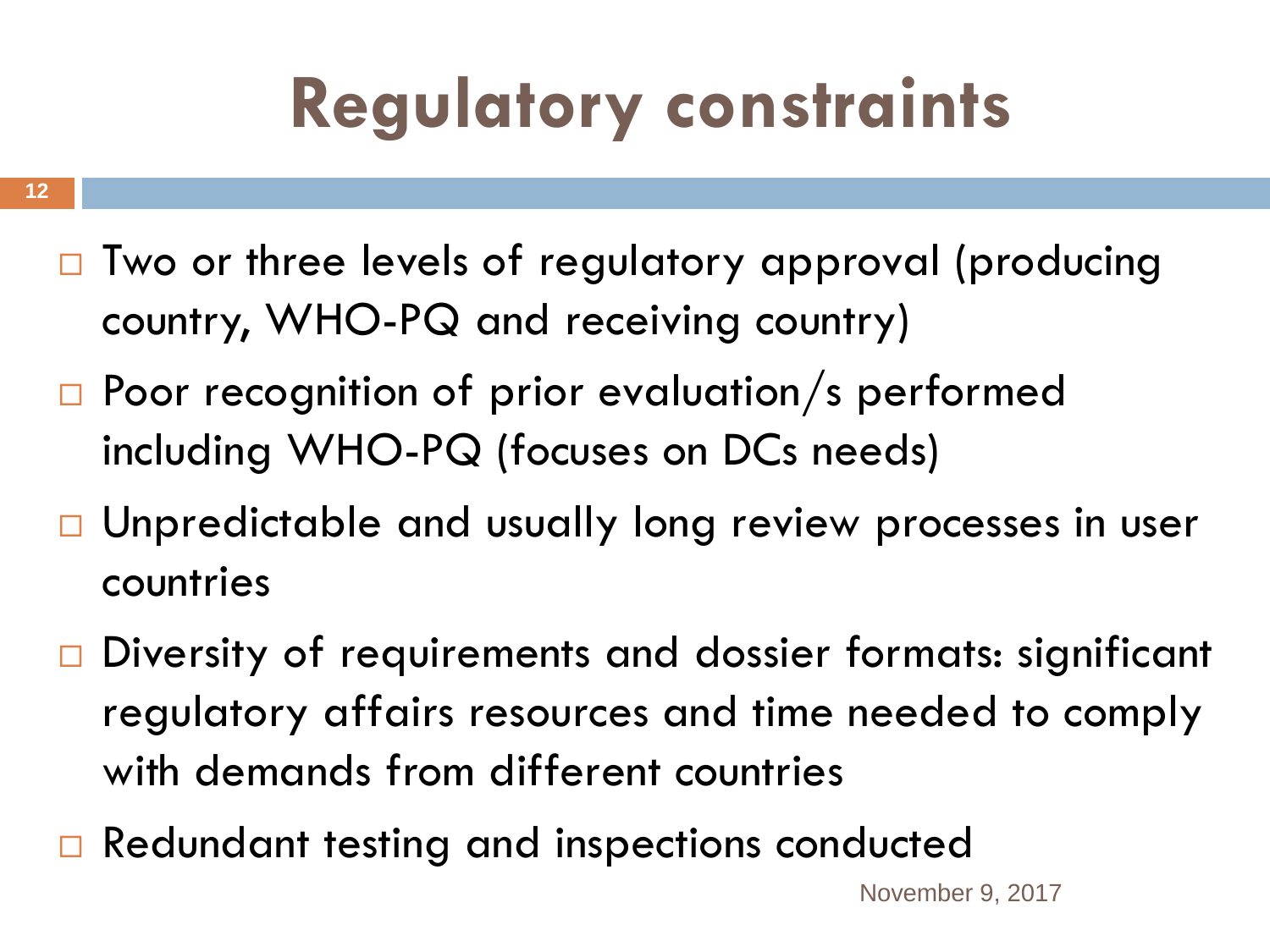# **SII contribution in regulatory issues**

- □ Approached DCVMN, this network in collaboration with IFPMA organized a regulatory working group to identify the magnitude of the diversity in requirements (quantification).
	- Working group focused on:
		- Comparison of CTD dossiers from different countries to assess level of divergence or similarity
		- Comparison of application forms of 8 countries
		- Comparison of evaluation process in 134 countries

*NOTE: Reg. Affairs experts from 10 companies (7 from DCVMN and 3 from IFPMA participate in the WG*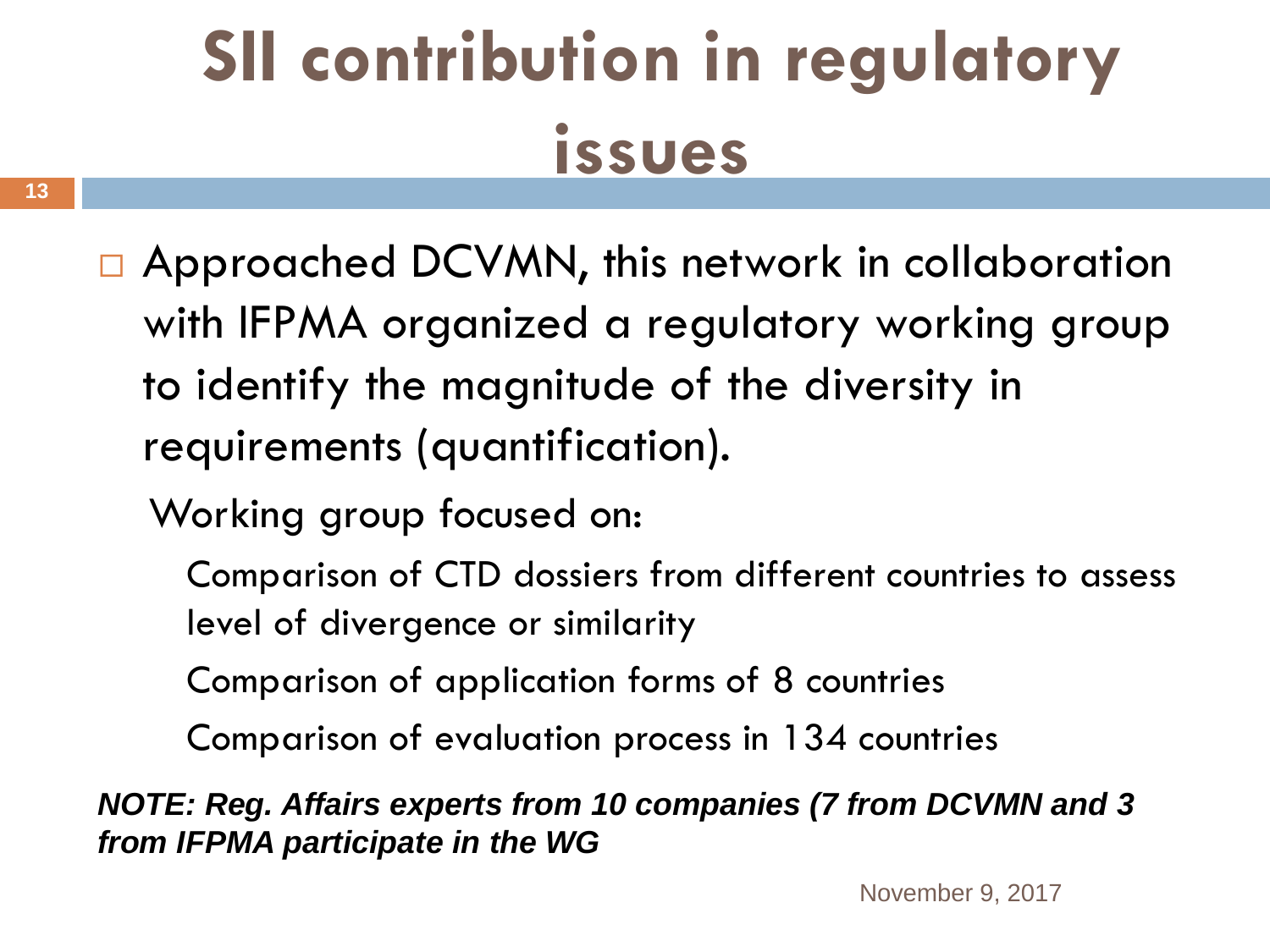# **Countries included in the CTD comparison exercise**

- **Module 1 (not harmonized):** CTDs of Australia, China, Europe, the Gulf Cooperation Council (GCC), India, Jordan, PAHO, Tanzania, Thailand, the United States (US) and the (World Health Organization (WHO) are compared to each other
- **Modules 2-5 (harmonized):** CTDs from ASEAN, PAHO, India, Jordan FDA and Thai FDA are compared to the ICH CTD as implemented by US FDA.

Contents and format (numbering) were compared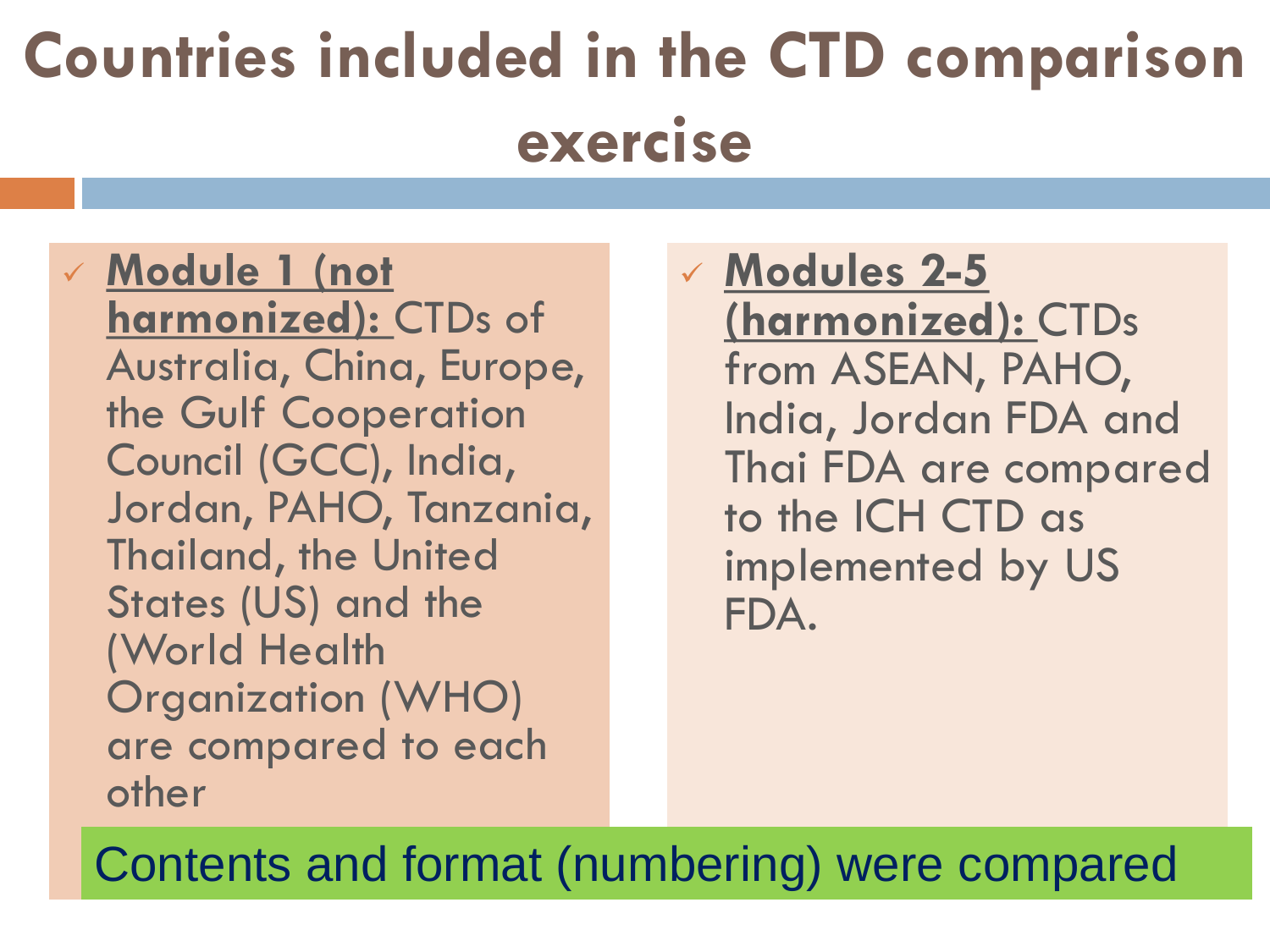### **COMPARISON OF CTD MODULE 1 CONTENT FROM AUSTRALIA, CHINA, EUROPE, GCC, INDIA, JORDAN, PAHO, TANZANIA, THAILAND, US AND WHO**



| Comparability          | Similar | <b>Different</b> | Total |
|------------------------|---------|------------------|-------|
| <b>Number of items</b> | 189     | 114              | 303   |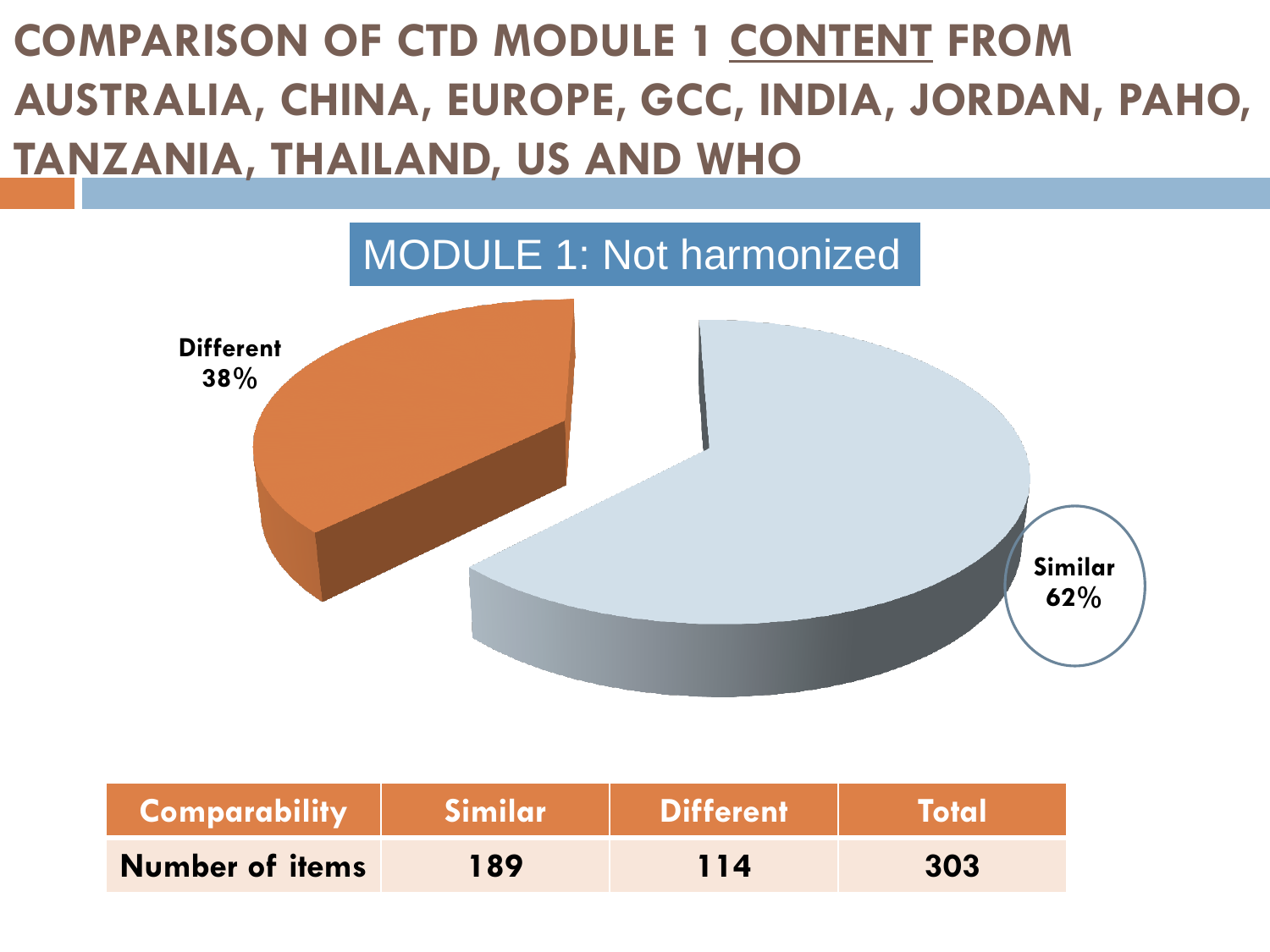### **COMPARISON OF CTD MODULE 1 NUMBERING FROM AUSTRALIA, CHINA, EUROPE, GCC, INDIA, JORDAN, PAHO, TANZANIA, THAILAND, US AND WHO**

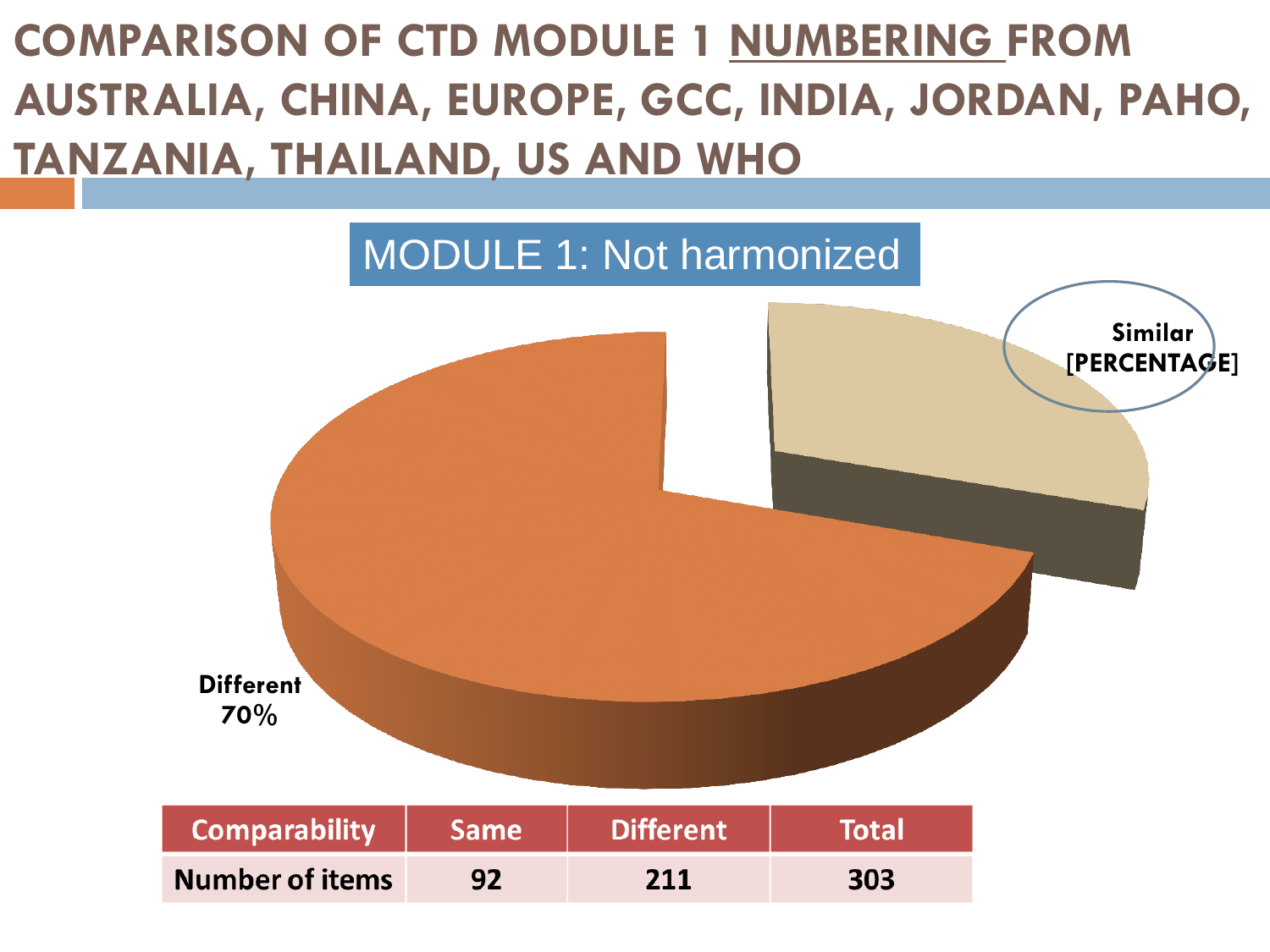### **CTD CONTENT: ASEAN, INDIA, JORDAN, PAHO AND THAILAND Vs. ICH (FDA)**

#### **Overall Comparison Modules 2-5**

|                  | Number of     | <b>Number of</b> | <b>Number of</b> | <b>Number of</b>        | <b>Number of</b> | <b>Total</b> |
|------------------|---------------|------------------|------------------|-------------------------|------------------|--------------|
|                  | <b>items</b>  | items            | <b>items</b>     | <b>items</b>            | items            |              |
|                  | <b>PAHO</b>   | <b>INDIA</b>     | <b>JORDAN</b>    | <b>ASEAN</b>            | <b>THAILAND</b>  |              |
|                  | <b>Vs ICH</b> | <b>Vs ICH</b>    | <b>Vs ICH</b>    | <b>Vs ICH</b>           | <b>Vs ICH</b>    |              |
|                  | (FDA)         | (FDA)            | (FDA)            | (FDA)                   | (FDA)            |              |
| <b>Different</b> | 333           | 334              | 308              | 353                     | 332              | 1660         |
| Similar          | 101           | 103              | 84               | 27                      | 108              | 423          |
| <b>Total</b>     | 434           | 437              | 392              | 380                     | 440              | 2083         |
| % similarity     | 23            | 24               | 21               | $\overline{\mathbf{z}}$ | 25               | 20           |
| % difference     | 77            | 76               | 79               | 93                      | 75               | 80           |

#### **20%** MODULES 2-5: Harmonized

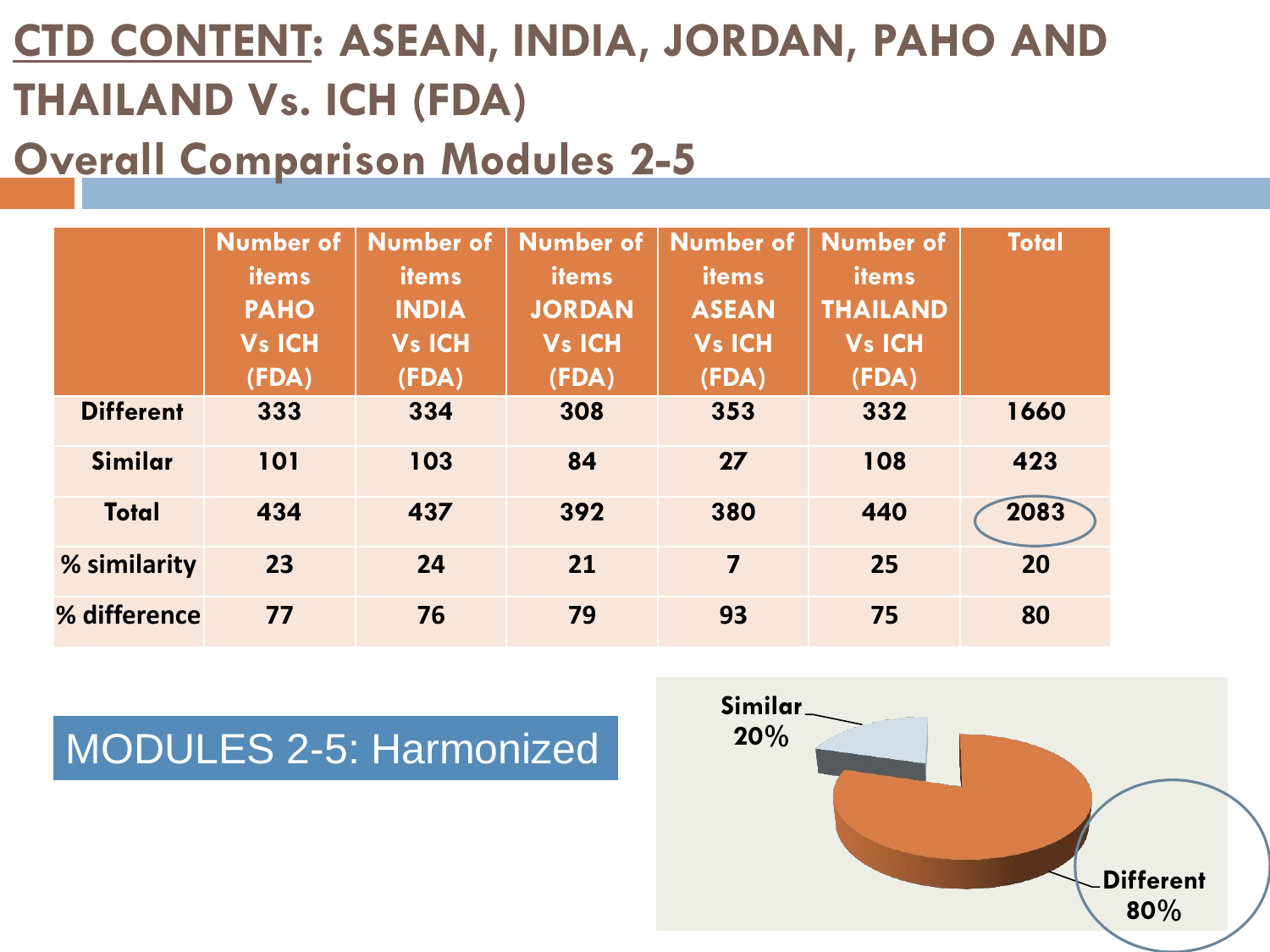### **CTD NUMBERING: ASEAN, INDIA, JORDAN, PAHO AND THAILAND Vs. ICH (FDA) Comparing All Modules 2-5**

|                  | Number of     | <b>Number of</b> | <b>Number of</b> | <b>Number of</b> | <b>Number of</b> | <b>Total</b> |
|------------------|---------------|------------------|------------------|------------------|------------------|--------------|
|                  | items         | <b>items</b>     | <i>items</i>     | <b>items</b>     | <b>items</b>     |              |
|                  | <b>PAHO</b>   | <b>INDIA</b>     | <b>JORDAN</b>    | <b>ASEAN</b>     | <b>THAILAND</b>  |              |
|                  | <b>Vs ICH</b> | <b>Vs ICH</b>    | <b>Vs ICH</b>    | <b>Vs ICH</b>    | <b>Vs ICH</b>    |              |
|                  | (FDA)         | (FDA)            | (FDA)            | (FDA)            | (FDA)            |              |
| <b>Different</b> | 286           | 346              | 313              | 366              | 269              | 1580         |
| <b>Same</b>      | 96            | 69               | 63               | $\mathbf 0$      | 102              | 330          |
| <b>Total</b>     | 382           | 415              | 376              | 366              | $371$            | 1910         |
| % similarity     | 25            | 17               | 17               | $\mathbf 0$      | 27               | 17           |
| % difference     | 75            | 83               | 83               | 100              | 73               | 83           |

#### MODULES 2-5: Harmonized

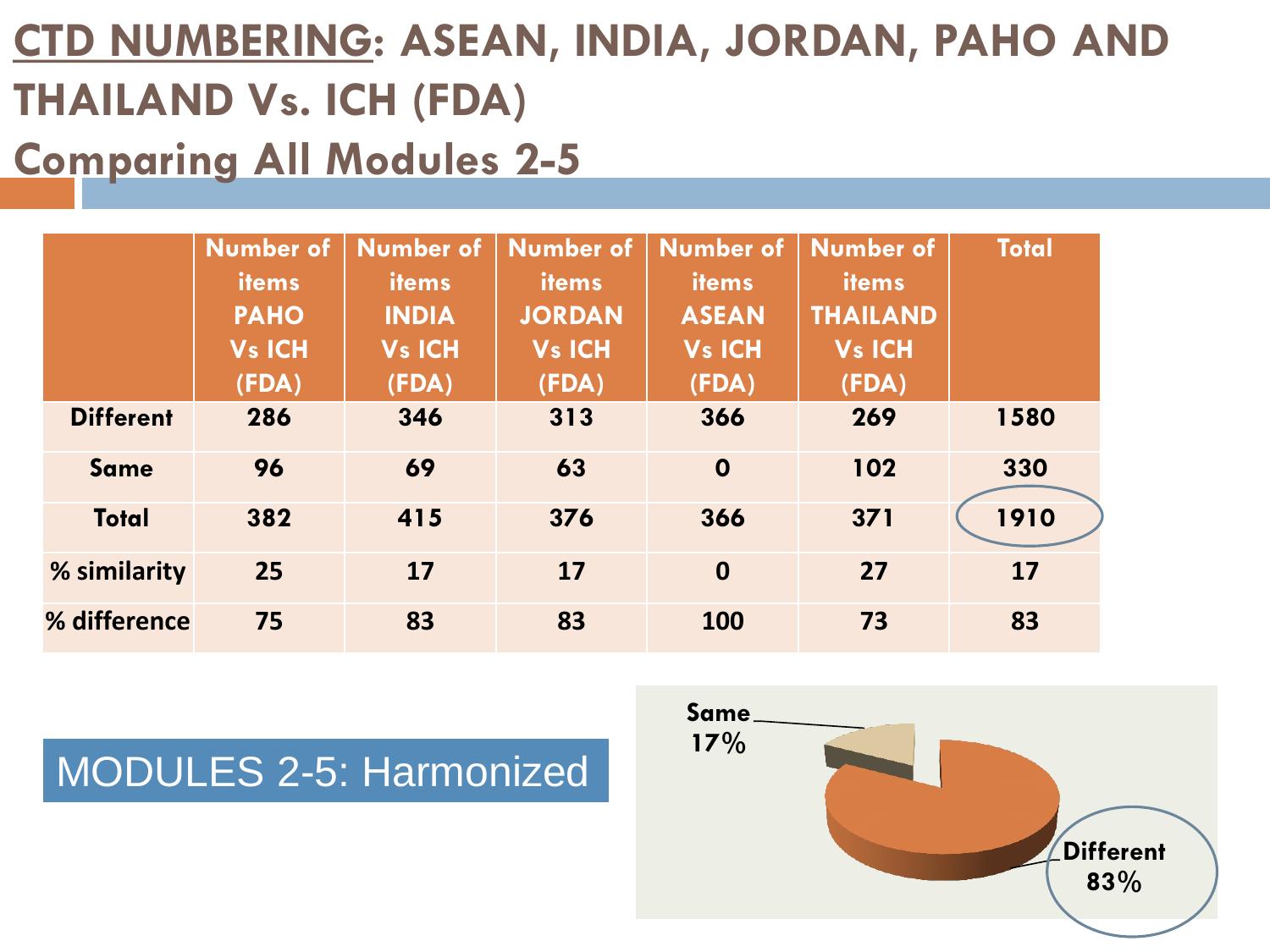## **Vaccine registration process**

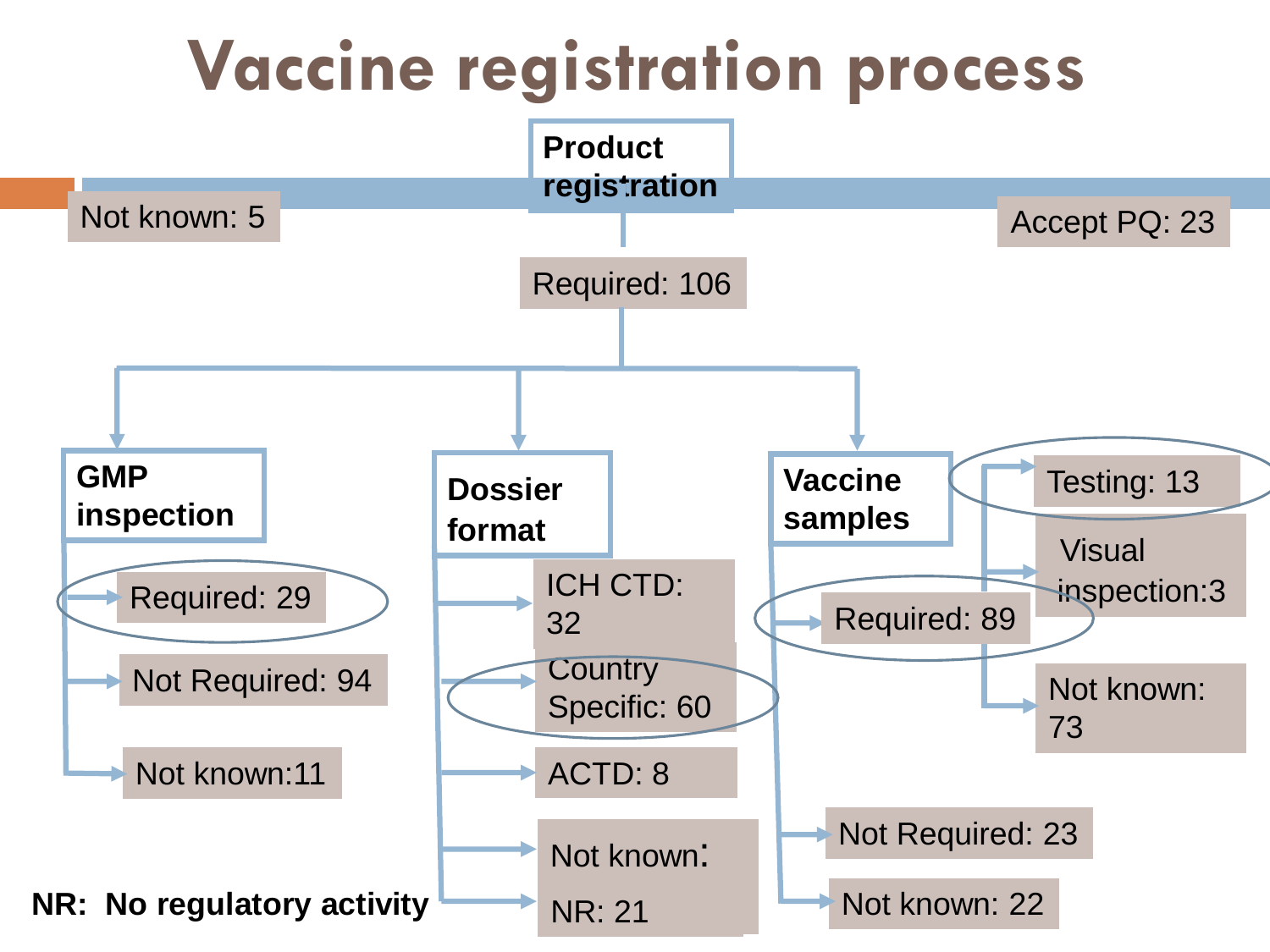# **POTENTIAL FOR IMPROVEMENT**

Next steps include publication of this data and development by the WG of a proposal for improvements to be shared with stakeholders (WHO, ICH, economic blocks, etc) with support from UNICEF, GAVI, MSF, regulatory networks, etc.